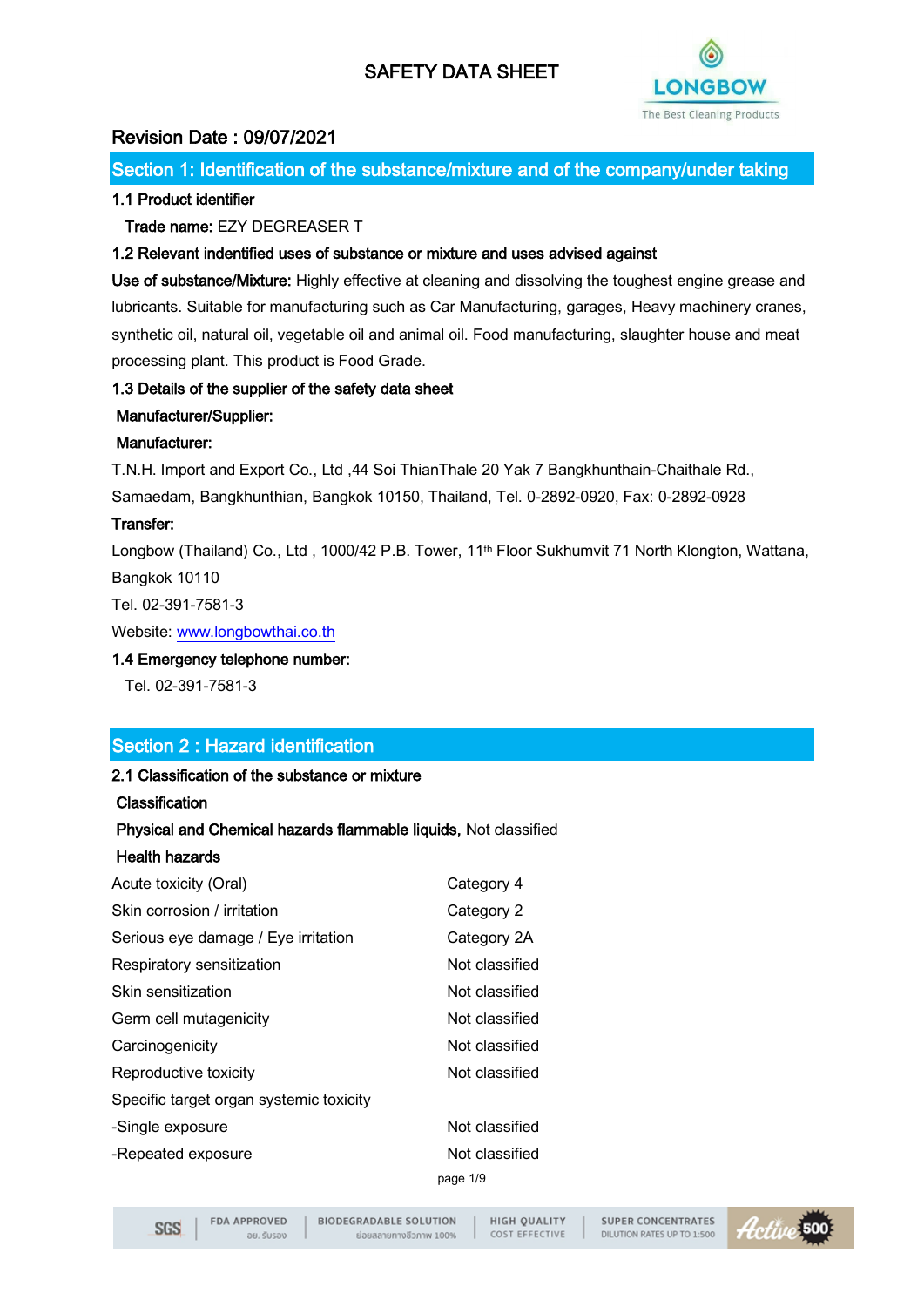

# Revision Date : 09/07/2021

| Aspiration hazard                          | Not classified |
|--------------------------------------------|----------------|
| Chronic hazards to the aquatic environment | Not classified |

2.2 Label elements Hazard pictogram:



Signal word: Warning

Hazard statements:

H302 Harmful if swallowed.

H315 Causes skin irritation.

H319 Causes serious eye irritation.

H401 Toxic to aquatic life.

#### Precautionary statement:

P264 Wash… thoroughly after handling.

P270 Do not eat, drink or smoke when using this product.

P280 Wear protective gloves/protective clothing/eye protection/face protection.

P321 Specific treatment (see… on this label).

P330 Rinse mouth.

P362 Take off contaminated clothing and wash before reuse.

P301+P312 IF SWALLOWED: Call a POISON CENTER or doctor/physician if you feel unwell.

P302+P352 IF ON SKIN: Wash with soap and water.

P305+P351+P338 IF IN EYE: Rinse cautiously with water for several minutes. Remove contact

lenses if present and easy to do. Continue rinsing.

P332+P313 If skin irritation or a rash occur: Get medical advice/attention.

P337+P313 If eye irritation persists get medical advice/attention.

P501 Dispose of contents/container in accordance with regulations on hazardous waste or packing and packing waste respectively.

#### Hazardous components which must be listed on the label:

| Alcohols, C12-14, ethoxylated (7EO)   | CAS No. 68439-50-9 |
|---------------------------------------|--------------------|
| Sodium xylenesulfonate                | CAS No. 1300-72-7  |
| Isotridecanol, ethoxylated (5 mol EO) | CAS No. 69011-36-5 |

## 2.3 Other hazards

page 2/9

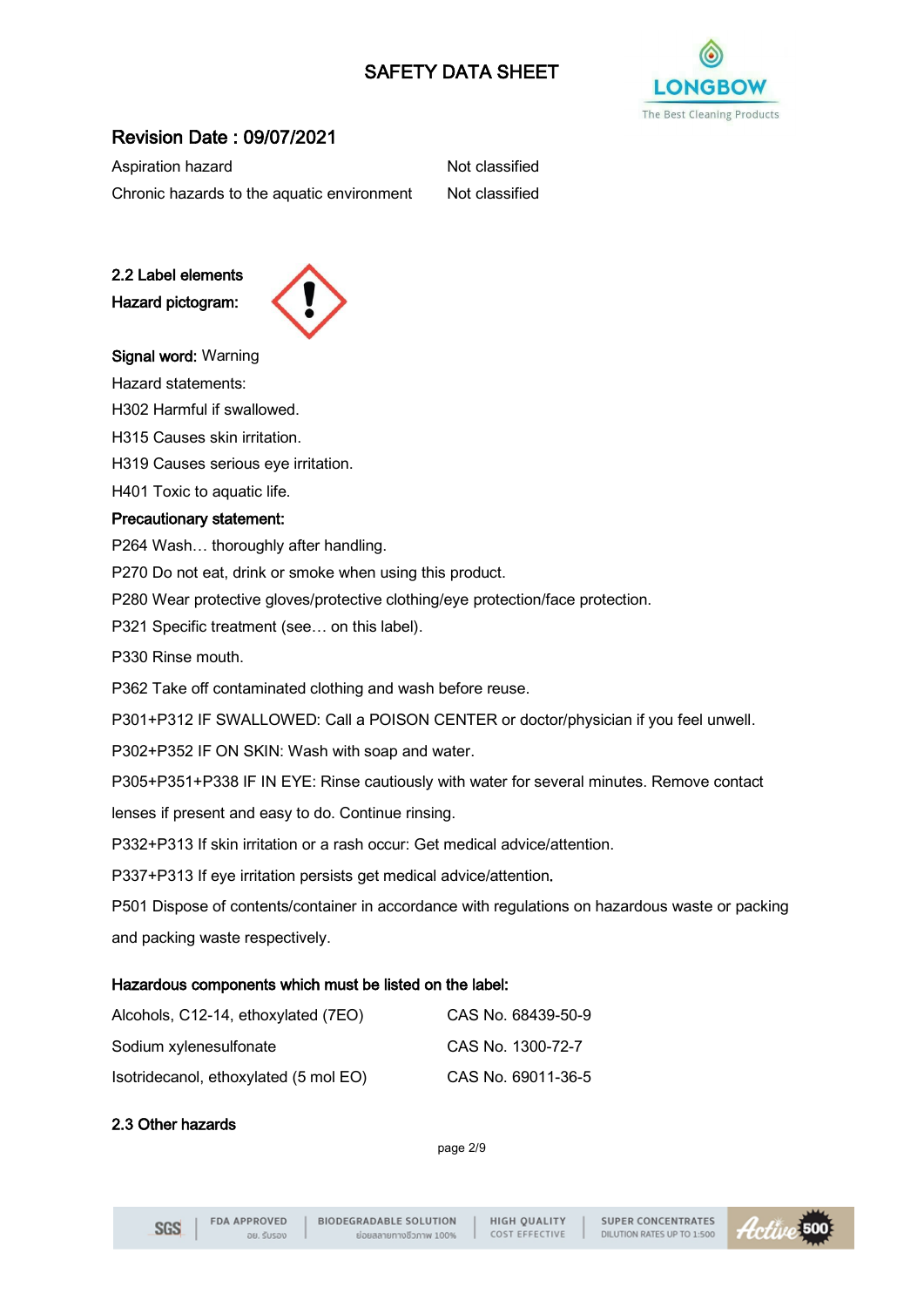

# Revision Date : 09/07/2021

According to our present knowledge the product does not contain persistent, bio accumulative and toxic substances (PBT substances) or very persistent and very bio accumulative (vPvB substances) as define in Annex XIII of the Regulation (EG) No 1907/2006 (REACH), respectively.

# Section 3 : Composition/information on ingredients

3.1 Substance: Non-applicable

## 3.2 Mixtures

## Chemical nature:

| Dangerous components:                 |                     |             |
|---------------------------------------|---------------------|-------------|
| Alcohols, C12-14, ethoxylated (7EO)   | CAS No. 68439-50-9  | $5 - 10 \%$ |
| Sodium xylenesulfonate                | CAS No. 1300-72-7   | 1-<5 $\%$   |
| N,N-dimethyl dec-9-enamide            | CAS No. 135696-77-6 | 1- $5\%$    |
| Isotridecanol, ethoxylated (5 mol EO) | CAS No. 69011-36-5  | 1- $5\%$    |

For the full text of the P-phrases in this section, see Section 16

For the full text of the H-phrases in this section, see Section 16

## Section 4 : First aid measures

#### 4.1 Description of first aid measures

General advice: Take off all contaminated clothing immediately. Show this safety data sheet to the doctor in attendance.

After inhalation: Remove to fresh air.

After skin contact: Wash with soap and water. Get medical attention if irritation occurs.

After eye contact: In case of contact, immediately flush eyes with cool running water. Remove contact lens and continue flushing with plenty of water for at least 15 minutes. Get medical attention if irritation persists.

After swallowing: Do NOT induce vomiting unless directed to do so by medical personnel. Never give anything by mouth to an unconscious person. If large quantities of this material are swallowed, call a physician immediately.

## 4.2 Most important symptoms and effects, both acute and delayed

Risks: Refer to section 2 and 11.

## 4.3 Indication of any immediate medical attention and special treatment needed

Treatment: Treat symptomatically.

# Section 5 : Firefighting measures

## 5.1 Extinguishing media

Suitable extinguishing media: Use media proper to the primary cause of fire.

#### Unsuitable extinguishing media: None

page 3/9

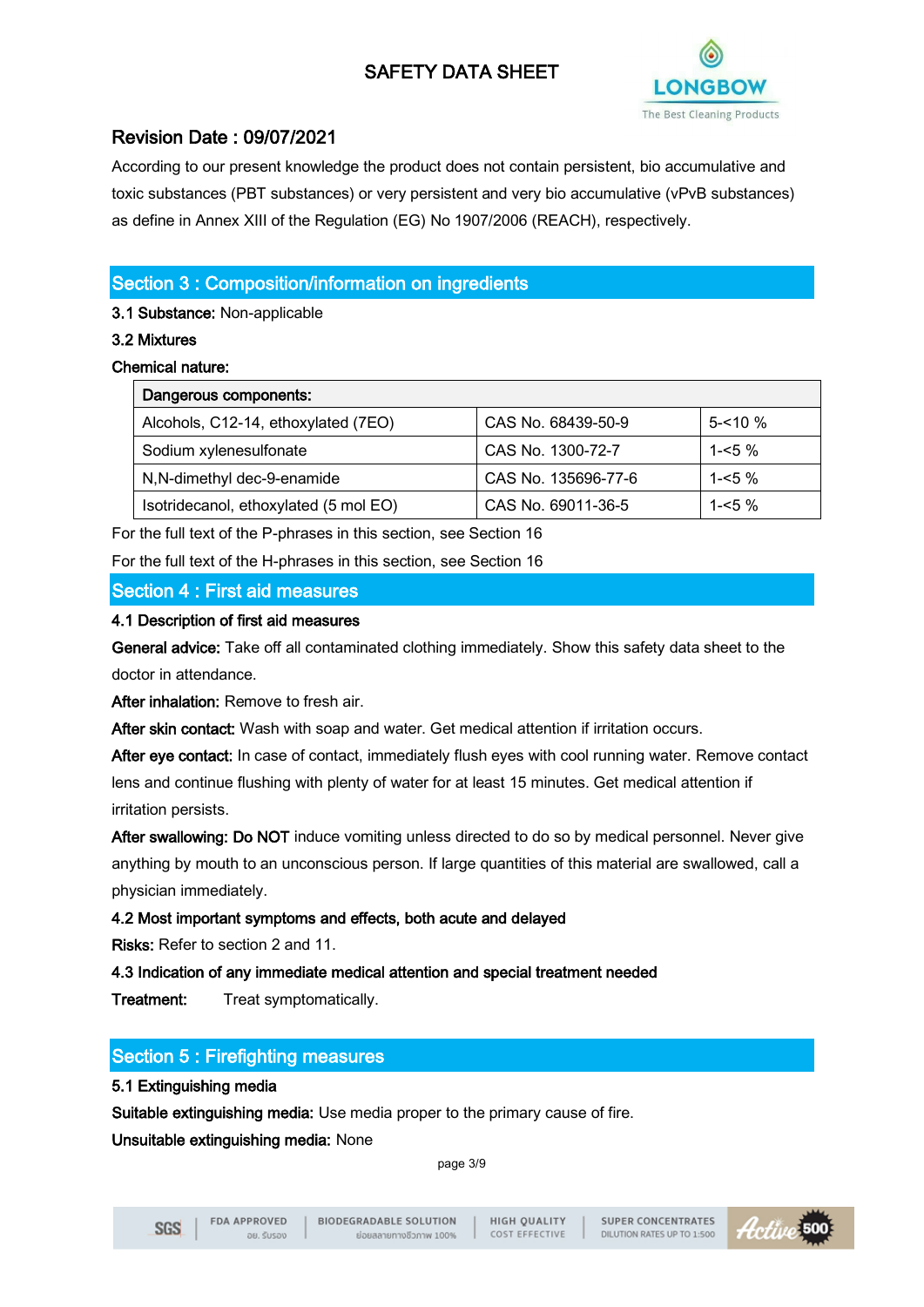

# Revision Date : 09/07/2021

#### 5.2 Special hazards arising from the substance or mixture

### Special hazards during firefighting:

Hazardous decomposition products formed under fire conditions can be released in case of fire:None

#### 5.3 Advice for firefighters

### Special protective equipment:

Fire-fighter should wear appropriate protective equipment and self –contained breathing apparatus

(SCBA) with a full face-piece operated in positive pressure mode.

#### For firefighters further information:

Use method appropriate for surrounding fire.

## Section 6 :Accidental release measures

#### 6.1 Personal precautions, protective equipment and emergency procedures

Personal precautions: Use personal protective equipment. Do NOT get in eyes.

#### 6.2 Environmental precautions

Environmental precautions: Keep out of waterways. Do NOT discharge product into natural waters

without pretreatment or adequate dilution.

#### 6.3 Methods and material for containment and clean up

Method for cleaning up: Dilute with water and mop up, or absorb with an inert dry material and place in an appropriate waste disposal container.

#### 6.4 Reference to other sections.

Refer to protective measures listed in section 7 and 8.

## Section 7 : Handling and storage

## 7.1 Precautions for safe handling

#### Advice on safe handing:

Use personal protective equipment as required. Avoid contact with eyes, skin and clothing. Wash hand thoroughly after handling.

## Advice on protection against fire and explosion:

Take measures to prevent the buildup of electrostatic charge.

## 7.2 Conditions for safe storage, including any incompatibilities

Requirements for storage areas and containers: Do always store in containers which correspond to the original ones. Keep container closed. Keep in a dry, cool place.

Further information on storage conditions: Keep locked up. Keep container dry. Keep away from children, heat and light.

Advice on common storage: Keep container tightly closed. Keep container in a cool, well – ventilated area.

page 4/9

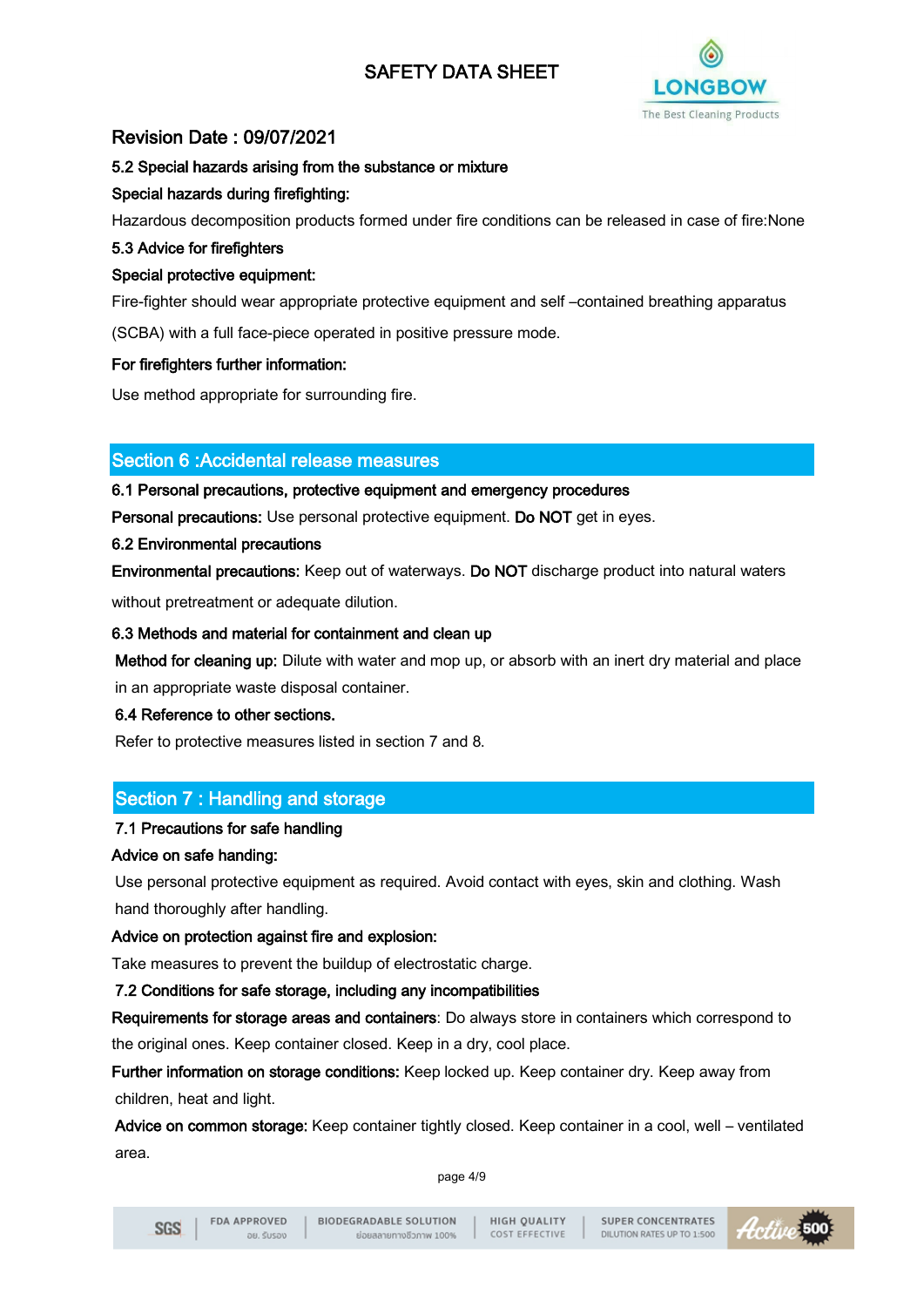

# Revision Date : 09/07/2021

## 7.3 Specific end use(s)

Note: Consult the technical guideline for the use of this substance/mixture.

## Section 8 : Exposure controls/personal protection

8.1 Control parameters

### 8.2 Exposure controls

Engineering measures: Ensure adequate ventilation.

Personal protective equipment

Respiratory protection: Personal protective equipment required.

Hand protective: Wear rubber glove.

Eye protection: Wear chemical splash goggles. For continued or severe exposure wear a face shield over the goggle.

Skin and body protection: Wear any industrial rubber gloves, synthetic apron, and other protective equipment as necessary to prevent skin contact.

Hygiene measures:Avoid contact with skin, eye and clothing. Provide access to emergency eye wash and shower. Handle in accordance with good industrial hygiene and safety practice.

#### Environmental exposure controls

General advice: The product should not be allowed to enter drains, water courses or the soil.

Pay attention to local or official regulations.

## Section 9 : Physical and chemical properties

#### 9.1 Information on basic physical and chemical properties

| Appearance:                   | Clear liquid                  |
|-------------------------------|-------------------------------|
| Colour:                       | Yellowish                     |
| Odour:                        | Characteristic (no fragrance) |
| Flash point:                  | no data available             |
| Ignition temperature:         | no data available             |
| Explosion limits:             |                               |
| Lower Explosion limit:        | no data available             |
| <b>Upper Explosion limit:</b> | no data available             |
| Oxidizing properties:         | no data available             |
| Auto-ignition temperature:    | no data available             |
| pH:                           | ca. 10.00-12.00 (at 10%)      |
| Melting point/range:          | no data available             |
| Boiling point/range:          | 105°C                         |
| Vapour pressure:              | 2317 Pa at 20°C               |
| Density:                      | 1032.1 kg/m3 at 20°C          |
|                               | page 5/9                      |

**SGS** 

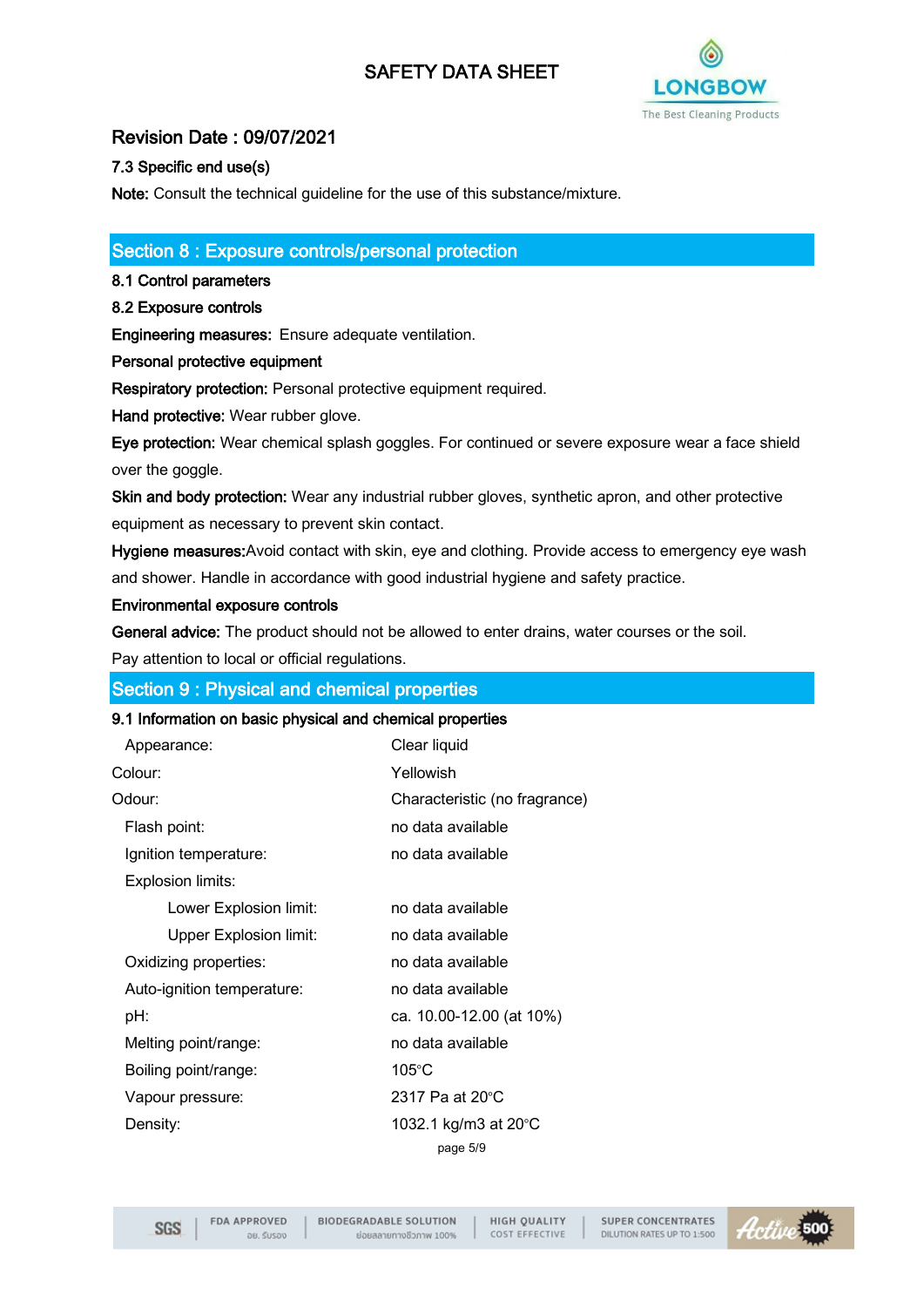

# Revision Date : 09/07/2021

| Bulk density:            | no data available                   |
|--------------------------|-------------------------------------|
| Water solubility:        | Mixed with water in all proportion. |
| Partition coefficient:   | no data available                   |
| n-octanol/water:         | no data available                   |
| Viscosity, dynamic:      | no data available                   |
| Relative vapour density: | no data available                   |
| Evaporation rate:        | no data available                   |
| 9.2 Other information    |                                     |
|                          |                                     |

Conductivity: no data available

# Section 10 : Stability and reactivity

#### 10.1 Reactivity

The product is stable under normal condition.

#### 10.2 Chemical stability

Stable under normal conditions.

#### 10.3Possibility of hazardous reactions

Hazardous reactions: None under normal processing

#### 10.4 Conditions to avoid

Conditions to avoid: None under normal processing

#### 10.5 Incompatible materials

Materials to avoid: Slightly reactive with acid.

#### 10.6 Hazardous decomposition products

Hazardous decomposition products: None under normal use.

## Section 11 : Toxicological information

#### 11.1 Information on toxicological effects

## Acute toxicity

| Harmful if swallowed.                                                   |  |
|-------------------------------------------------------------------------|--|
| Cause skin irritation.                                                  |  |
| Allergic people cause skin irritation                                   |  |
| Cause serious eye irritation.                                           |  |
| Cause an allergic skin reaction.                                        |  |
| No information available                                                |  |
| No information available                                                |  |
| No information available                                                |  |
| Specific target organ toxic, single exposure No information available   |  |
| Specific target organ toxic, repeated exposure No information available |  |
|                                                                         |  |

page 6/9

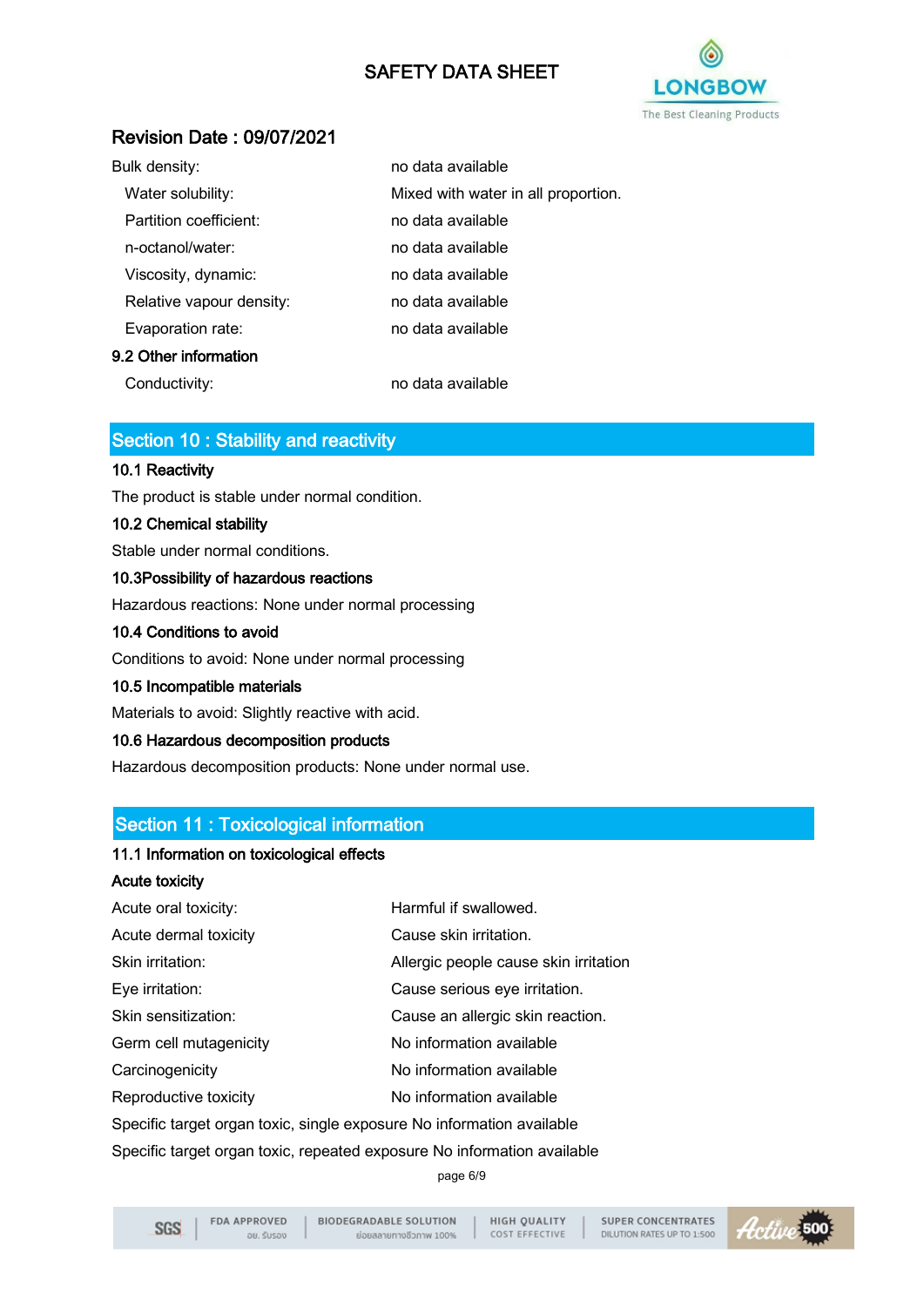

# Revision Date : 09/07/2021

| <b>Section 12: Ecological information</b>                                                        |                                                                                                   |
|--------------------------------------------------------------------------------------------------|---------------------------------------------------------------------------------------------------|
| 12.1 Toxicity                                                                                    | Toxic to aquatic life                                                                             |
| 12.2 Persistence and degradability                                                               | Biodegradable due to surfactant in this product is easy                                           |
| degraded in environment                                                                          |                                                                                                   |
| 12.3 Bioaccumulative potential                                                                   | No information available                                                                          |
| 12.4 Mobility in soil                                                                            | No information available                                                                          |
| 12.5 Result of PBT and vPvB assessment                                                           |                                                                                                   |
|                                                                                                  | This substance/mixture contains no components considered to be either persistent, bioaccumulative |
| and toxic (PBT), or very persistent and very bioaccumulative (vPvB) at levels of 0.1% or higher. |                                                                                                   |
| 12.6 Other advice effects                                                                        | No information available                                                                          |
| <b>Section 13 : Disposal considerations</b>                                                      |                                                                                                   |
| 13.1 Waste treatment methods                                                                     |                                                                                                   |
| Product:                                                                                         | Pay attention to local or official regulations.                                                   |
| Contaminated packaging:                                                                          | Pay attention to local or official regulations.                                                   |
|                                                                                                  |                                                                                                   |
| <b>14 Transport information</b>                                                                  |                                                                                                   |
| 14.1 UN number                                                                                   |                                                                                                   |
| ADR:                                                                                             | Not dangerous goods                                                                               |
| IMDG:                                                                                            | Not dangerous goods                                                                               |
| <b>IATA:</b>                                                                                     | Not dangerous goods                                                                               |
| 14.2 Proper shipping name                                                                        |                                                                                                   |
| ADR:                                                                                             | Not dangerous goods                                                                               |
| <b>IMDG:</b>                                                                                     | Not dangerous goods                                                                               |
| <b>IATA:</b>                                                                                     | Not dangerous goods                                                                               |
| 14.3 Transport hazard class                                                                      |                                                                                                   |
| ADR:                                                                                             | 9                                                                                                 |
| IMDG:                                                                                            | 9                                                                                                 |
| <b>IATA:</b>                                                                                     | 9                                                                                                 |
| 14.4 Packing group                                                                               |                                                                                                   |
| ADR:                                                                                             | Not dangerous goods                                                                               |
| <b>IMDG:</b>                                                                                     | Not dangerous goods                                                                               |
| <b>IATA:</b>                                                                                     | Not dangerous goods                                                                               |
| <b>14.5 Environmental hazards</b>                                                                |                                                                                                   |
| ADR:                                                                                             | Not dangerous goods                                                                               |
| IMDG:                                                                                            | Not dangerous goods                                                                               |
| IATA:                                                                                            | Not dangerous goods                                                                               |
|                                                                                                  | page 7/9                                                                                          |
|                                                                                                  |                                                                                                   |

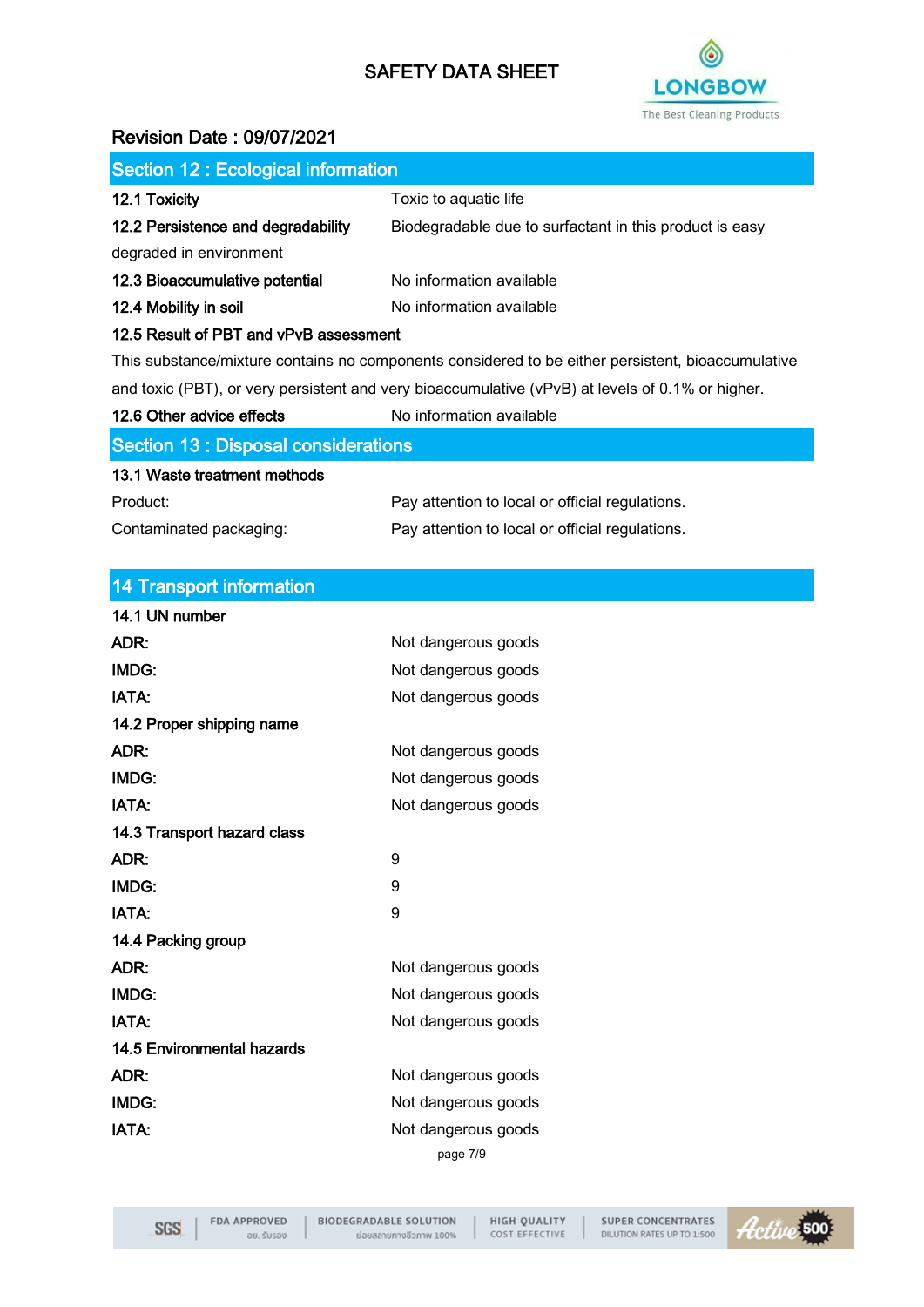

## Revision Date : 09/07/2021

## 14.6 Special precautions for user

see chapter 6-8

14.7 Transport in bulk according to Annex II of MARPOL 73/78 and the IBC Code

Remarks Not applicable

# Section 15 : Regulatory information

15.1 Safety, health and environmental regulations/legislation specific for the substance or mixture This information is not available.

## 15.2 Chemical safety Assessment

This information is not available.

## Section 16 :Other information

Full text of H-Statements referred to under section 2 and 3.

H302 Harmful if swallowed.

H315 Causes skin irritation.

H319 Causes serious eye irritation.

H401 Toxic to aquatic life.

#### Full text of P-Statements referred to under section 2 and 3.

P264 Wash… thoroughly after handling.

P270 Do not eat, drink or smoke when using this product.

P280 Wear protective gloves/protective clothing/eye protection/face protection.

P321 Specific treatment (see… on this label).

P330 Rinse mouth.

P362 Take off contaminated clothing and wash before reuse.

P301+P312 IF SWALLOWED: Call a POISON CENTER or doctor/physician if you feel unwell

P302+P352 IF ON SKIN: Wash with soap and water.

P305+P351+P338 IF IN EYE: Rinse cautiously with water for several minutes. Remove

contact lenses if present and easy to do. Continue rinsing.

P332+P313 If skin irritation or a rash occur: Get medical advice/attention.

P337+P313 If eye irritation persists get medical advice/attention.

P501 Dispose of contents/container in accordance with regulations on hazardous waste or packing and packing waste respectively.

The information contained in this safety data sheet is based on sources, technical knowledge and current legislation, without being able to guarantee its accuracy. This information cannot be page 8/9